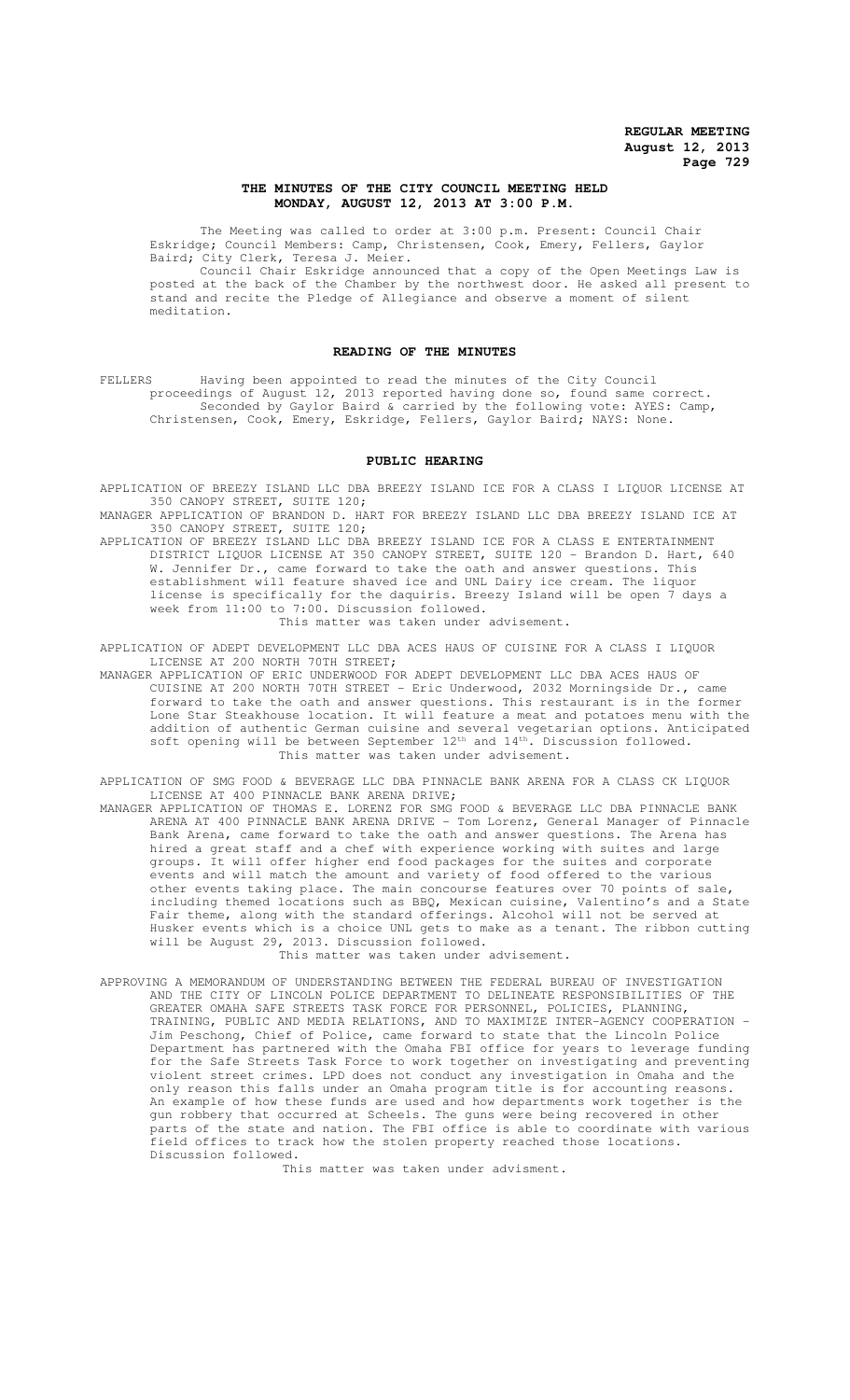# **COUNCIL ACTION**

### **REPORTS OF CITY OFFICERS**

APPROVING THE GRANT RENEWAL FROM NEBRASKA DEPARTMENT OF HEALTH AND HUMAN SERVICES TO THE LINCOLN LANCASTER COUNTY HEALTH DEPARTMENT FOR A SUBGRANT IN THE AMOUNT OF \$862,091.05 FOR THE MINORITY HEALTH INIATIVE PROJECT FOR THE PERIOD OF JULY 1, 2013 THROUGH JUNE 30, 2015 - CLERK read the following resolution, introduced by Doug Emery, who moved its adoption:

A-87489 BE IT RESOLVED by the City Council of the City of Lincoln, Nebraska: That the attached Grant Renewal from the Nebraska Department of Health and Human Services to the Lincoln-Lancaster County Health Department for a subgrant in the amount of \$862,091.05 for the Minority Health Initiative Project for the period of July 1, 2013 through June 30, 2015, in accordance with the terms, conditions and assurances contained in said Subgrant Award is hereby approved and accepted.

The City Clerk is directed to return the executed copies of the Agreement to Judy Halstead, Director of the Lincoln-Lancaster County Health Department. Introduced by Doug Emery

Seconded by Fellers and carried by the following vote: AYES: Camp, Christensen, Cook, Emery, Eskridge, Fellers, Gaylor Baird; NAYS: None.

APPROVING AN AGREEMENT BETWEEN THE CITY OF LINCOLN ON BEHALF OF THE LINCOLN LANCASTER COUNTY HEALTH DEPARTMENT AND CREIGHTON UNIVERSITY FOR PHARMACY STUDENTS TO OBTAIN CLINICAL EXPERIENCE IN THE PUBLIC HEALTH CLINIC - CLERK read the

following resolution, introduced by Doug Emery, who moved its adoption:<br>A-87490 BE IT RESOLVED by the City Council of the City of Lincoln, Nebras BE IT RESOLVED by the City Council of the City of Lincoln, Nebraska:

That the attached Agreement between the City of Lincoln, on behalf of the Lincoln-Lancaster County Health Department, and Creighton University, for pharmacy students to obtain clinical experience in the Public Health Clinic at the Lincoln-Lancaster County Health Department, upon the terms and conditions set forth in said Agreement, which is attached hereto marked as Attachment  $A''$ , is hereby approved and the Mayor is authorized to execute the same on behalf of the City of Lincoln.

The City Clerk is directed to forward one fully executed original of said Agreement to Judy Halstead, Lincoln-Lancaster County Health Department Director, for transmittal to Creighton University.

Introduced by Doug Emery Seconded by Fellers and carried by the following vote: AYES: Camp, Christensen, Cook, Emery, Eskridge, Fellers, Gaylor Baird; NAYS: None.

RESOLUTION SETTING THE INTEREST RATE AND LEVYING THE ASSESSMENTS ON SPECIAL ASSESSMENT GROUP I OF THE BOARD OF EQUALIZATION HELD MONDAY, JULY 29, 2013 - CLERK read the following resolution, introduced by Trent Fellers, who moved its adoption:

A-87491 BE IT RESOLVED by the City Council of the City of Lincoln, Nebraska that: The special taxes assessed July 22, 2013, to pay the costs of the improvements in Sewer District 1184, Improvement District 187, Water District 1198, Improvement District 184, Water District 1199, Improvement District 185, Water District 1200, Improvement District 186, Sewer District 1186, Water District 1202, Paving District 2630 and Water District 1203 are hereby levied and shall bear interest at 5.1802% per annum and that the period of time in which the assessments are to be paid are as follows:

20 years - Sewer District 1184 20 years - Improvement District 187 20 years - Water District 1198 20 years - Improvement District 184 20 years - Water District 1199 20 years - Improvement District 185 20 years - Water District 1200 20 years - Improvement District 186 20 years - Sewer District 1186 20 years - Water District 1202 20 years - Paving District 2630 20 years - Water District 1203

Introduced by Trent Fellers Seconded by Christensen and carried by the following vote: AYES: Camp, Christensen, Cook, Emery, Eskridge, Fellers, Gaylor Baird; NAYS: None.

CLERK'S LETTER AND MAYOR'S APPROVAL OF RESOLUTIONS AND ORDINANCES PASSED BY THE CITY COUNCIL ON JULY 29, 2013 - CLERK presented said report which was placed of file in the office of the City Clerk. **(27-1)**

### **PETITIONS & COMMUNICATIONS**

PLACED ON FILE IN THE OFFICE OF THE CITY CLERK: Admin. Amendment 13040 to Special Permit 2005, Scouts School Community Unit Plan Admin. Amendment 19818 to Special Flames (1991)<br>(formerly Betty's Haven), approved by the Planning Director on Aug. 1, 2013, requested by Scott Anderson, to rename the CUP; change the private street to a public street; move the access further west; provide a sidewalk connection to the adjacent Roper School property; change the layout from attached single family to detached single family lots; show a potential future layout on Lot 1, & reduce the number of dwelling units on the west portion of the CUP from 22 to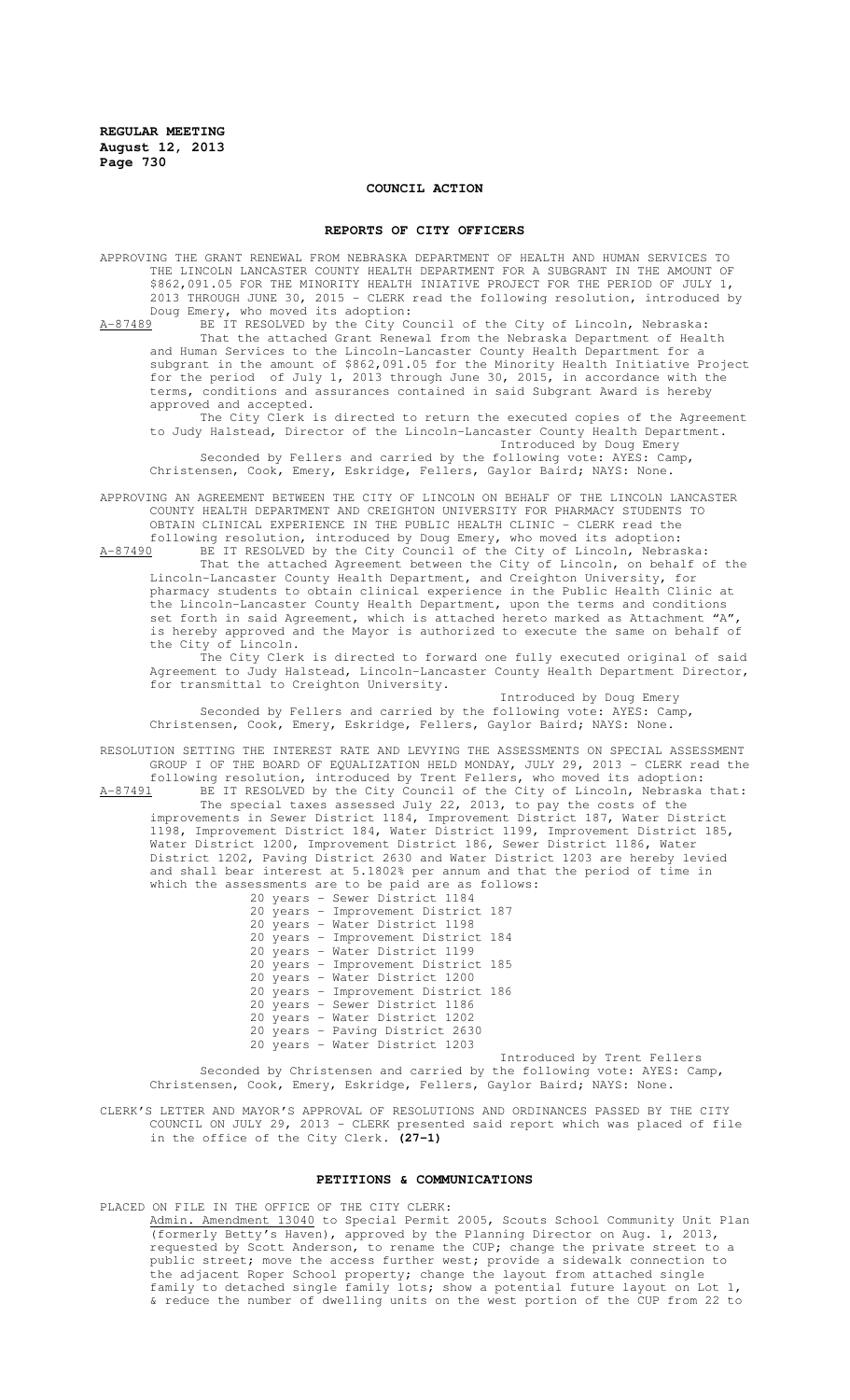13, reserving 10 units on the eastern portion of the CUP for future development, on property generally located at S. Coddington Ave. & W. South St. Admin. Amendment 13056 to Special Permit 1534, approved by the Planning Director on Aug. 2, 2013, requested by John Caporale, to expand the area of the licensed premises for the sale of alcohol for consumption on the premises to include a  $10'$  x 23' outdoor seating area, on property located at 5560 S. 48<sup>th</sup> St.

# **MISCELLANEOUS REFERRALS - NONE**

### **LIQUOR RESOLUTIONS**

APPLICATION OF BREEZY ISLAND LLC DBA BREEZY ISLAND ICE FOR A CLASS I LIQUOR LICENSE AT 350 CANOPY STREET, SUITE 120 - CLERK read the following resolution, introduced

by Jon Camp, who moved its adoption for approval:<br>A-87492 BE IT RESOLVED by the City Council of the C BE IT RESOLVED by the City Council of the City of Lincoln, Nebraska:

That after hearing duly had as required by law, consideration of the facts of this application, the Nebraska Liquor Control Act, and the pertinent City ordinances, the City Council recommends that the application of Breezy Island LLC dba Breezy Island Ice for a Class "I" liquor license at 350 Canopy Street, Suite 120, Lincoln, Nebraska, for the license period ending April 30, 2014, be approved with the condition that:

1. Applicant must successfully complete the responsible beverage server training course required by Section 5.04.035 of the Lincoln Municipal Code within 30 days of approval of this resolution.

2. All employees must possess a valid Responsible Beverage Server/Seller Permit as required by Section 5.04.124 of the Lincoln Municipal Code.

3. The premises must comply in every respect with all city and state regulations.

The City Clerk is directed to transmit a copy of this resolution to the Nebraska Liquor Control Commission.

Introduced by Jon Camp

Seconded by Gaylor Baird and carried by the following vote: AYES: Camp, Christensen, Cook, Emery, Eskridge, Fellers, Gaylor Baird; NAYS: None.

MANAGER APPLICATION OF BRANDON D. HART FOR BREEZY ISLAND LLC DBA BREEZY ISLAND ICE AT 350 CANOPY STREET, SUITE 120 - CLERK read the following resolution, introduced by Jon Camp, who moved its adoption for approval:

A-87493 WHEREAS, Breezy Island LLC dba Breezy Island Ice located at 350 Canopy Street, Suite 120, Lincoln, Nebraska has been approved for a Retail Class

liquor license, and now requests that Brandon D. Hart be named manager; WHEREAS, Brandon D. Hart appears to be a fit and proper person to manage

said business. NOW, THEREFORE, BE IT RESOLVED by the City Council of the City of Lincoln, Nebraska:

That after hearing duly had as required by law, consideration of the facts of this application, the Nebraska Liquor Control Act, and the pertinent City ordinances, the City Council recommends that Brandon D. Hart be approved as manager of this business for said licensee. The City Clerk is directed to transmit a copy of this resolution to the Nebraska Liquor Control Commission. Introduced by Jon Camp

Seconded by Gaylor Baird and carried by the following vote: AYES: Camp, Christensen, Cook, Emery, Eskridge, Fellers, Gaylor Baird; NAYS: None.

APPLICATION OF BREEZY ISLAND LLC DBA BREEZY ISLAND ICE FOR A CLASS E ENTERTAINMENT DISTRICT LIQUOR LICENSE AT 350 CANOPY STREET, SUITE 120 - CLERK read the following resolution, introduced by Jon Camp, who moved its adoption for

 $approwal:$ <br> $A-87494$  BE BE IT RESOLVED by the City Council of the City of Lincoln, Nebraska: That after hearing duly had as required by law, consideration of the facts of this application, the Nebraska Liquor Control Act, and the pertinent City ordinance, the City Council recommends that the application of Breezy Island LLC dba Breezy Island Ice for the issuance of an Entertainment District License to the existing Class I liquor license, located at 350 Canopy Street, Suite 120, Lincoln, Nebraska, be approved with the condition that the following conditions run with the term of the license and any renewal:

1. The Entertainment District License area includes one commons area located on the east side of Canopy Street, commonly known as the Railyard, shown in Attachment "A".

2. In addition to the requirements or restrictions contained in Chapter 5.04 and 5.21 of the Lincoln Municipal Code, the Entertainment District Licence is subject to the following requirements or restrictions:

a. The commons area and sidewalk café shall be designed, constructed, and operated as presented in Attachment "A" or as modified in compliance with Chapter 5.21.010.

b. The Entertainment District License shall be bound by the restrictions and agreements contained in Resolution No. A-87257 and A-87387.

c. The City Council retains the ability to amend, suspend, revoke, or not renew the Railyard Promotional Associate's Entertainment District designation and permit subject to Chapter 5.21.030. Should the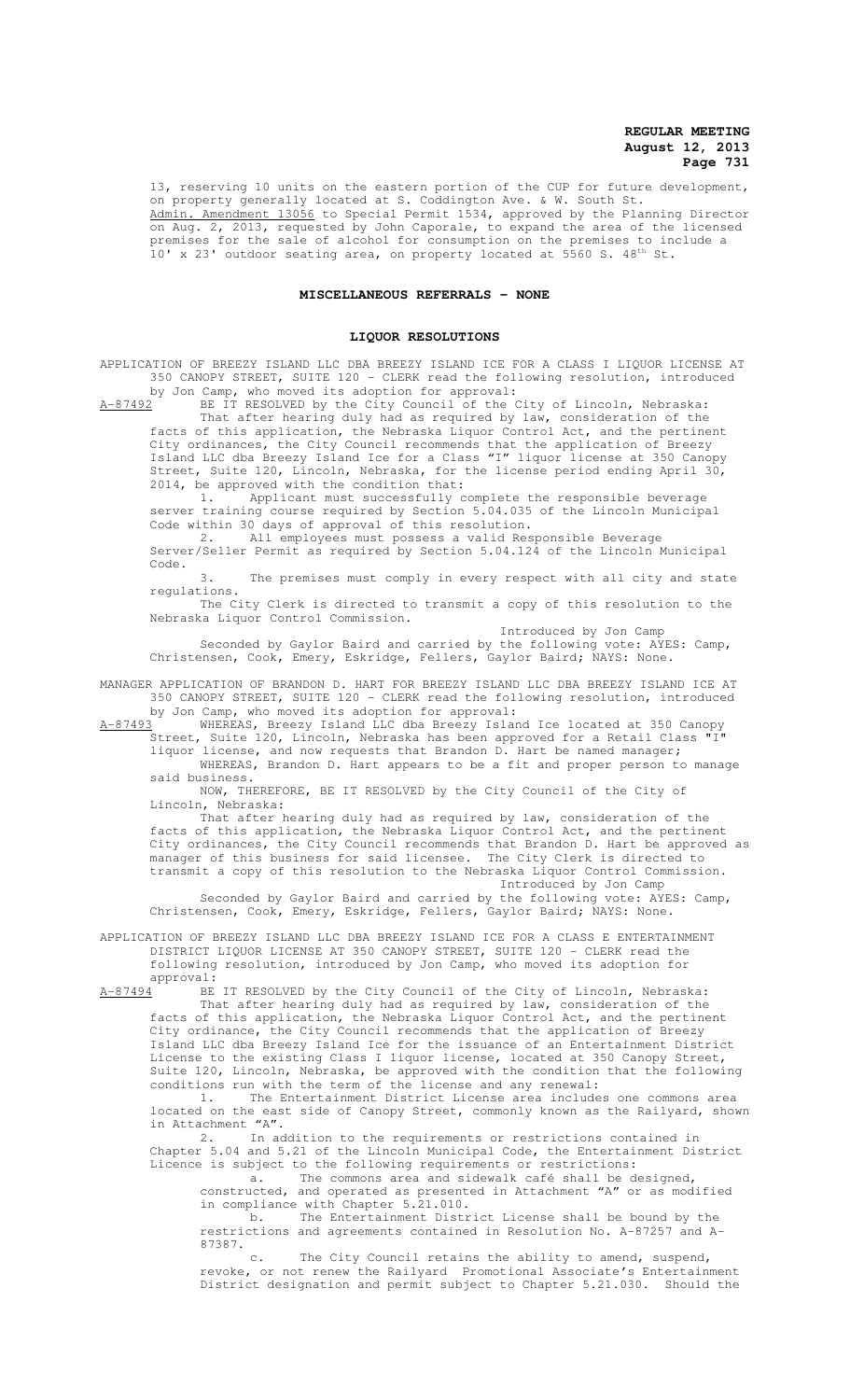City Council amend, suspend, revoke, or decide not to renew the designation or permit, the applicant's Entertainment District License shall be automatically amended or expire as applicable.<br>3. The Entertainment Di

The Entertainment District License manager must successfully complete the responsible beverage server training course required by Section 5.04.035 of the Lincoln Municipal Code within 30 days of approval of this resolution.

4. All employees must possess a valid Responsible Beverage Server/Seller Permit as required by Section 5.04.124 of the Lincoln Municipal Code.

5. The premises must comply in every respect with all city and state regulations.<br>6.

There shall be no business or personal alcohol related offenses by the applicant within the first year after approval.

BE IT FURTHER RESOLVED that a copy of this resolution be transmitted by the City Clerk to the Nebraska Liquor Control Commission. Introduced by Jon Camp

Seconded by Gaylor Baird and carried by the following vote: AYES: Camp, Christensen, Cook, Emery, Eskridge, Fellers, Gaylor Baird; NAYS: None.

APPLICATION OF ADEPT DEVELOPMENT LLC DBA ACES HAUS OF CUISINE FOR A CLASS I LIQUOR LICENSE AT 200 NORTH 70TH STREET - CLERK read the following resolution, introduced by Jon Camp, who moved its adoption for approval:

A-87495 BE IT RESOLVED by the City Council of the City of Lincoln, Nebraska: That after hearing duly had as required by law, consideration of the facts of this application, the Nebraska Liquor Control Act, and the pertinent City ordinances, the City Council recommends that the application of Adept Development LLC dba Aces Haus of Cuisine for a Class "I" liquor license at 200 North 70th Street, Lincoln, Nebraska, for the license period ending April 30, 2014, be approved with the condition that:

1. Applicant must successfully complete the responsible beverage server training course required by Section 5.04.035 of the Lincoln Municipal Code within 30 days of approval of this resolution.

2. All employees must possess a valid Responsible Beverage Server/Seller Permit as required by Section 5.04.124 of the Lincoln Municipal Code.

3. The premises must comply in every respect with all city and state regulations.

The City Clerk is directed to transmit a copy of this resolution to the Nebraska Liquor Control Commission.

Introduced by Jon Camp Seconded by Gaylor Baird and carried by the following vote: AYES: Camp, Christensen, Cook, Emery, Eskridge, Fellers, Gaylor Baird; NAYS: None.

MANAGER APPLICATION OF ERIC UNDERWOOD FOR ADEPT DEVELOPMENT LLC DBA ACES HAUS OF CUISINE AT 200 NORTH 70TH STREET - CLERK read the following resolution,

introduced by Jon Camp, who moved its adoption for approval:<br>A-87496 WHEREAS, Adept Development LLC dba Aces Haus of Cuisin WHEREAS, Adept Development LLC dba Aces Haus of Cuisine located at 200 North 70th Street, Lincoln, Nebraska has been approved for a Retail Class "I"

liquor license, and now requests that Eric Underwood be named manager; WHEREAS, Eric Underwood appears to be a fit and proper person to manage said business.

NOW, THEREFORE, BE IT RESOLVED by the City Council of the City of Lincoln, Nebraska:

That after hearing duly had as required by law, consideration of the facts of this application, the Nebraska Liquor Control Act, and the pertinent City ordinances, the City Council recommends that Eric Underwood be approved as manager of this business for said licensee. The City Clerk is directed to transmit a copy of this resolution to the Nebraska Liquor Control Commission.

Introduced by Jon Camp

Seconded by Gaylor Baird and carried by the following vote: AYES: Camp, Christensen, Cook, Emery, Eskridge, Fellers, Gaylor Baird; NAYS: None.

APPLICATION OF SMG FOOD & BEVERAGE LLC DBA PINNACLE BANK ARENA FOR A CLASS CK LIQUOR LICENSE AT 400 PINNACLE BANK ARENA DRIVE - CLERK read the following resolution, introduced by Jon Camp, who moved its adoption for approval:

A-87497 BE IT RESOLVED by the City Council of the City of Lincoln, Nebraska: That after hearing duly had as required by law, consideration of the facts of this application, the Nebraska Liquor Control Act, and the pertinent City ordinances, the City Council recommends that the application of SMG Food & Beverage LLC dba Pinnacle Bank Arena for a Class "CK" liquor license at 400 Pinnacle Bank Arena Drive, Lincoln, Nebraska, for the license period ending October 31, 2013, be approved with the condition that:

1. All employees must possess a valid Responsible Beverage Server/Seller Permit as required by Section 5.04.124 of the Lincoln Municipal Code.

2. There be no business or personal alcohol related offenses by the applicant within the first year after approval.

3. The premises must comply in every respect with all city and state regulations.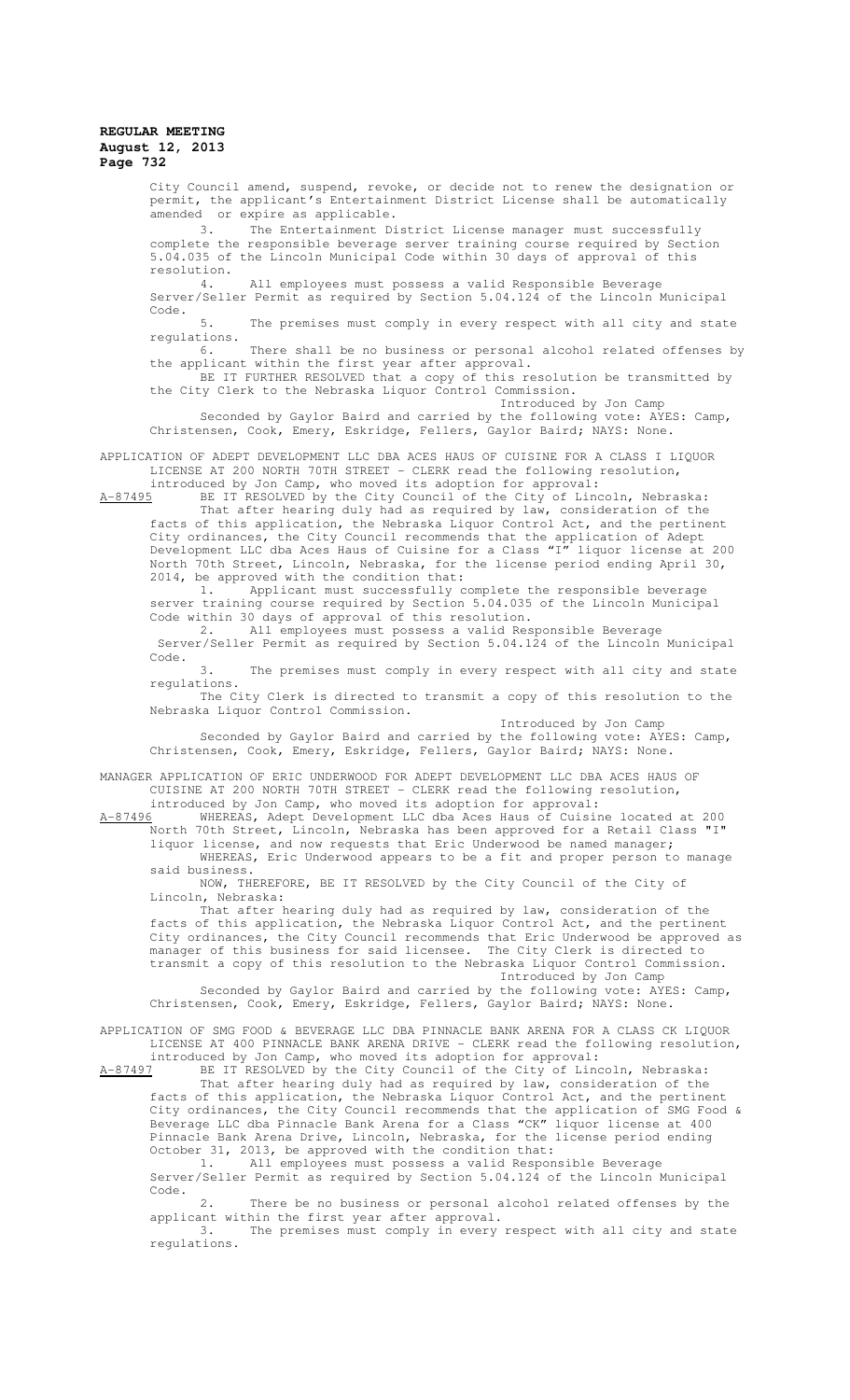The City Clerk is directed to transmit a copy of this resolution to the Nebraska Liquor Control Commission.

Introduced by Jon Camp Seconded by Gaylor Baird and carried by the following vote: AYES: Camp, Christensen, Cook, Emery, Eskridge, Fellers, Gaylor Baird; NAYS: None.

MANAGER APPLICATION OF THOMAS E. LORENZ FOR SMG FOOD & BEVERAGE LLC DBA PINNACLE BANK ARENA AT 400 PINNACLE BANK ARENA DRIVE - CLERK read the following resolution, introduced by Jon Camp, who moved its adoption for approval:

A-87498 WHEREAS, SMG Food & Beverage LLC dba Pinnacle Bank Arena located at 400 Pinnacle Bank Arena Drive, Lincoln, Nebraska has been approved for a Retail Class "CK" liquor license, and now requests that Thomas E. Lorenz be named manager;

WHEREAS, Thomas E. Lorenz appears to be a fit and proper person to manage said business.

NOW, THEREFORE, BE IT RESOLVED by the City Council of the City of Lincoln, Nebraska:

That after hearing duly had as required by law, consideration of the facts of this application, the Nebraska Liquor Control Act, and the pertinent City ordinances, the City Council recommends that Thomas E. Lorenz be approved as manager of this business for said licensee. The City Clerk is directed to transmit a copy of this resolution to the Nebraska Liquor Control Commission.

Introduced by Jon Camp

Seconded by Gaylor Baird and carried by the following vote: AYES: Camp, Christensen, Cook, Emery, Eskridge, Fellers, Gaylor Baird; NAYS: None.

# **ORDINANCES - 2ND READING & RELATED RESOLUTIONS (as required) - NONE**

### **PUBLIC HEARING - RESOLUTIONS**

APPROVING A MEMORANDUM OF UNDERSTANDING BETWEEN THE FEDERAL BUREAU OF INVESTIGATION AND THE CITY OF LINCOLN POLICE DEPARTMENT TO DELINEATE RESPONSIBILITIES OF THE GREATER OMAHA SAFE STREETS TASK FORCE FOR PERSONNEL, POLICIES, PLANNING, TRAINING, PUBLIC AND MEDIA RELATIONS, AND TO MAXIMIZE INTER-AGENCY COOPERATION - CLERK read the following resolution, introduced by Doug Emery, who moved its  $\frac{\text{adoption:}}{\text{A}-87499}$ BE

A-87499 BE IT RESOLVED by the City Council of the City of Lincoln, Nebraska: That the attached Memorandum of Understanding between the Federal Bureau of Investigation and the City of Lincoln Police Department to delineate the responsibilities of the Greater Omaha Safe Streets Task Force for personnel, policies, planning, training, public and media relations, and to maximize interagency cooperation, upon the terms and conditions set forth in said Memorandum of Understanding, which is attached hereto marked as Attachment "A", is hereby approved and the Mayor is authorized to execute the same on behalf of the City of Lincoln.

The City Clerk is directed to transmit one fully executed original of said Memorandum of Agreement to Tonya Peters, LPD, for transmittal to and execution by the Federal Bureau of Investigation.

Introduced by Doug Emery Seconded by Fellers and carried by the following vote: AYES: Camp, Christensen, Cook, Emery, Eskridge, Fellers, Gaylor Baird; NAYS: None.

ACCEPTING THE REPORT OF NEW AND PENDING CLAIMS AGAINST THE CITY AND APPROVING DISPOSITION OF CLAIMS SET FORTH FOR THE PERIOD OF JULY 16 - 31, 2013 - CLERK read the following resolution, introduced by Doug Emery, who moved its adoption:<br>A-87500 BE IT RESOLVED by the City Council of the City of Lincoln, Nebraska:

BE IT RESOLVED by the City Council of the City of Lincoln, Nebraska: That the claims listed in the attached report, marked as Exhibit "A", dated August 1, 2013, of various new and pending tort claims filed against the City of Lincoln with the Office of the City Attorney or the Office of the City Clerk, as well as claims which have been disposed of, are hereby received as required by Neb. Rev. Stat. § 13-905 (Reissue 1997). The dispositions of claims by the Office of the City Attorney, as shown by the attached report, are hereby approved:

| DENIED CLAIMS         |          | ALLOWED/SETTLED CLAIMS          |            |
|-----------------------|----------|---------------------------------|------------|
| Dawn Pointer          | \$118.00 | Jacqueline Robertson            | \$7,500.00 |
|                       |          | Racheal Montgomery              | 1,525.05   |
| WITHDRAWN CLAIM       |          | Tari K. Miller                  | 18,000.00  |
| Matthew B. Soderquist | NAS*     | Kirt Mowery                     | 65.00      |
|                       |          | Karly Phipps                    | 4,447.03   |
| *No Amount Specified  |          | Geico Direct a/s/o Joshua Isaac | 1,770.67   |
|                       |          | Charles Idigima                 | 2,226.82   |
|                       |          | Toan Le                         | 677.00     |
|                       |          |                                 |            |

The City Attorney is hereby directed to mail to the various claimants listed herein a copy of this resolution which shows the final disposition of their claim.

Introduced by Doug Emery

Seconded by Fellers and carried by the following vote: AYES: Camp, Christensen, Cook, Emery, Eskridge, Fellers, Gaylor Baird; NAYS: None.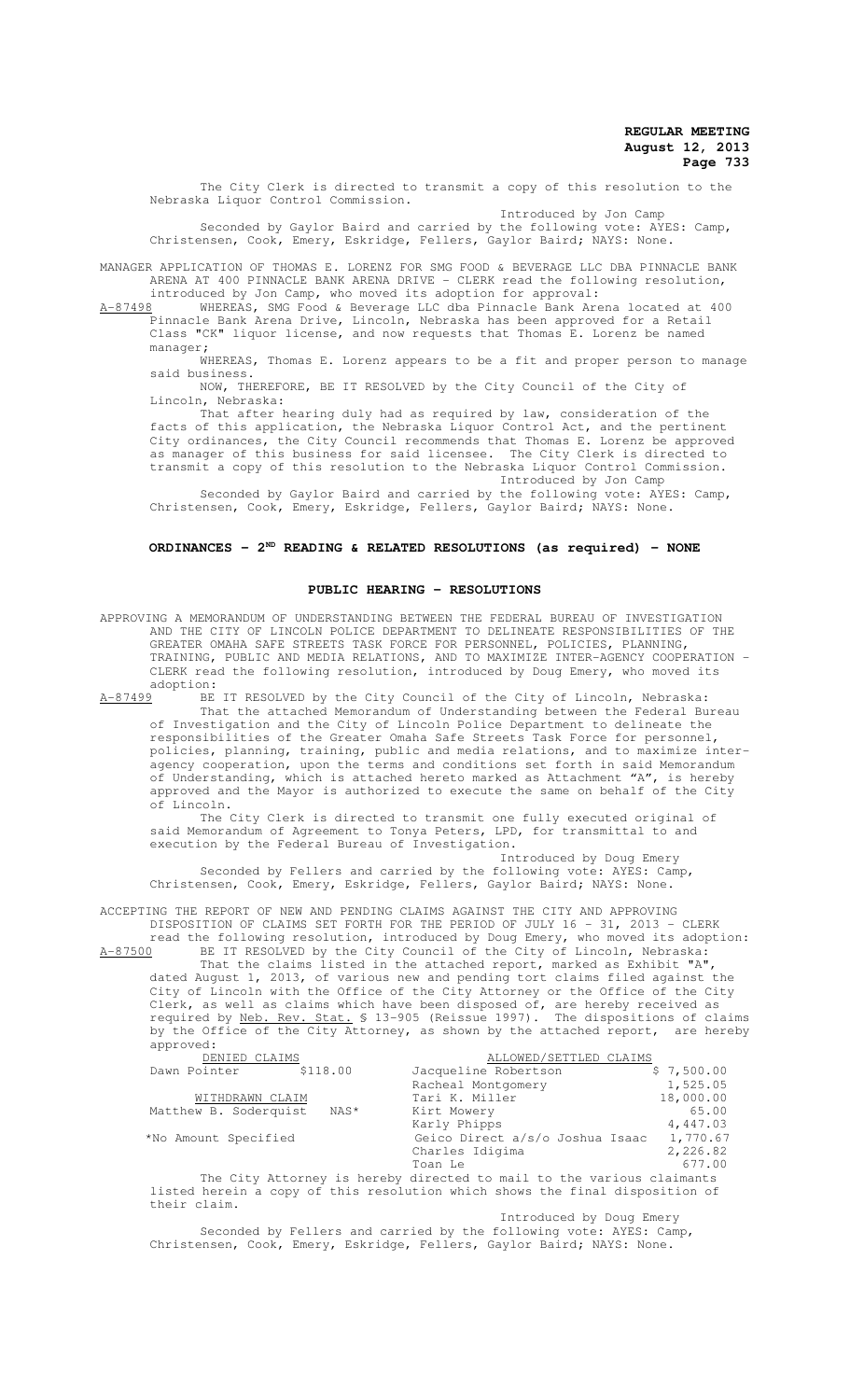# ORDINANCE - 3<sup>RD</sup> READING & RELATED RESOLUTIONS (as required)

|       | AMENDING THE PAY SCHEDULES FOR CERTAIN EMPLOYEE GROUPS BY ADJUSTING THE<br>SCHEDULES OF ANNUAL, MONTHLY, BIWEEKLY AND HOURLY PAY RANGE EQUIVALENTS FOR                                                                                                                                                                                                                                             |  |  |  |
|-------|----------------------------------------------------------------------------------------------------------------------------------------------------------------------------------------------------------------------------------------------------------------------------------------------------------------------------------------------------------------------------------------------------|--|--|--|
| COOK  | EMPLOYEES WHOSE CLASSIFICATIONS ARE ASSIGNED TO THE PAY RANGES PREFIXED BY THE<br>LETTER "A," TO BE EFFECTIVE AUGUST 15, 2013 - PRIOR to reading:<br>Moved to pass Bill Nos. 13-87, 13-88, 13-89, 13-90, 13-91, 13-92, 13-93,                                                                                                                                                                      |  |  |  |
|       | and 13-94 at once.<br>Seconded by Fellers and carried by the following vote: AYES: Camp,                                                                                                                                                                                                                                                                                                           |  |  |  |
| COOK  | Christensen, Cook, Emery, Eskridge, Fellers, Gaylor Baird; NAYS: None.<br>Following the Open Microphone session:<br>Moved to reconsider Bill Nos. 13-87, 13-88, 13-89, 13-90, 13-91, 13-92,                                                                                                                                                                                                        |  |  |  |
|       | 13-93, and 13-94 to pass each one separately.                                                                                                                                                                                                                                                                                                                                                      |  |  |  |
|       | Seconded by Fellers and carried by the following vote: AYES: Camp,<br>Christensen, Cook, Emery, Eskridge, Fellers, Gaylor Baird; NAYS: None.                                                                                                                                                                                                                                                       |  |  |  |
| CLERK | Read an ordinance, introduced by Jonathan Cook, adopting pay schedules<br>and schedules of pay ranges for employees of the City of Lincoln, Nebraska whose<br>classification are assigned to pay ranges prefixed by the letter "A"; and<br>repealing Ordinance No. 19601, passed by the City Council on August 15, 2011,<br>the third time.                                                        |  |  |  |
|       | The ordinance, being numbered #19904, is recorded in Ordinance Book #28, Page                                                                                                                                                                                                                                                                                                                      |  |  |  |
|       | AMENDING THE PAY SCHEDULES FOR CERTAIN EMPLOYEE GROUPS BY ADJUSTING THE                                                                                                                                                                                                                                                                                                                            |  |  |  |
|       | SCHEDULES OF ANNUAL, MONTHLY, BIWEEKLY AND HOURLY PAY RANGE EQUIVALENTS FOR<br>EMPLOYEES WHOSE CLASSIFICATIONS ARE ASSIGNED TO THE PAY RANGES PREFIXED BY THE<br>LETTER "C, " TO BE EFFECTIVE AUGUST 15, 2013 - PRIOR to reading:                                                                                                                                                                  |  |  |  |
| COOK  | Moved to pass Bill Nos. 13-87, 13-88, 13-89, 13-90, 13-91, 13-92, 13-93,<br>and 13-94 at once.                                                                                                                                                                                                                                                                                                     |  |  |  |
|       | Seconded by Fellers and carried by the following vote: AYES: Camp,<br>Christensen, Cook, Emery, Eskridge, Fellers, Gaylor Baird; NAYS: None.<br>Following the Open Microphone session:                                                                                                                                                                                                             |  |  |  |
| COOK  | Moved to reconsider Bill Nos. 13-87, 13-88, 13-89, 13-90, 13-91, 13-92,<br>13-93, and 13-94 to pass each one separately.                                                                                                                                                                                                                                                                           |  |  |  |
|       | Seconded by Fellers and carried by the following vote: AYES: Camp,<br>Christensen, Cook, Emery, Eskridge, Fellers, Gaylor Baird; NAYS: None.                                                                                                                                                                                                                                                       |  |  |  |
| CLERK | Read an ordinance, introduced by Jonathan Cook, adopting pay schedules<br>and schedules of pay ranges for employees of the City of Lincoln, Nebraska whose<br>classification are assigned to pay ranges prefixed by the letter "C"; and                                                                                                                                                            |  |  |  |
|       | repealing Ordinance No. 19601, passed by the City Council on August 15, 2011,                                                                                                                                                                                                                                                                                                                      |  |  |  |
|       | the third time.<br>The ordinance, being numbered #19905, is recorded in Ordinance Book #28, Page                                                                                                                                                                                                                                                                                                   |  |  |  |
|       | AMENDING THE PAY SCHEDULES FOR CERTAIN EMPLOYEE GROUPS BY ADJUSTING THE SCHEDULES OF                                                                                                                                                                                                                                                                                                               |  |  |  |
|       | ANNUAL, MONTHLY, BIWEEKLY AND HOURLY PAY RANGE EQUIVALENTS FOR EMPLOYEES WHOSE<br>CLASSIFICATIONS ARE ASSIGNED TO THE PAY RANGES PREFIXED BY THE LETTER "E," TO BE<br>EFFECTIVE AUGUST 15, 2013 - PRIOR to reading:                                                                                                                                                                                |  |  |  |
| COOK  | Moved to pass Bill Nos. 13-87, 13-88, 13-89, 13-90, 13-91, 13-92, 13-93,<br>and 13-94 at once.                                                                                                                                                                                                                                                                                                     |  |  |  |
|       | Seconded by Fellers and carried by the following vote: AYES: Camp,<br>Christensen, Cook, Emery, Eskridge, Fellers, Gaylor Baird; NAYS: None.<br>Following the Open Microphone session:                                                                                                                                                                                                             |  |  |  |
| COOK  | Moved to reconsider Bill Nos. 13-87, 13-88, 13-89, 13-90, 13-91, 13-92,<br>13-93, and 13-94 to pass each one separately.                                                                                                                                                                                                                                                                           |  |  |  |
|       | Seconded by Fellers and carried by the following vote: AYES: Camp,<br>Christensen, Cook, Emery, Eskridge, Fellers, Gaylor Baird; NAYS: None.                                                                                                                                                                                                                                                       |  |  |  |
| CLERK | Read an ordinance, introduced by Jonathan Cook, adopting pay schedules<br>and schedules of pay ranges for employees of the City of Lincoln, Nebraska whose<br>classification are assigned to pay ranges prefixed by the letter "E"; and<br>repealing Ordinance No. 19601, passed by the City Council on August 15, 2011,                                                                           |  |  |  |
|       | the third time.                                                                                                                                                                                                                                                                                                                                                                                    |  |  |  |
|       | The ordinance, being numbered #19906, is recorded in Ordinance Book #28, Page                                                                                                                                                                                                                                                                                                                      |  |  |  |
|       | AMENDING THE PAY SCHEDULES FOR CERTAIN EMPLOYEE GROUPS BY ADJUSTING THE SCHEDULES OF<br>ANNUAL, MONTHLY, BIWEEKLY AND HOURLY PAY RANGE EQUIVALENTS FOR EMPLOYEES WHOSE<br>CLASSIFICATIONS ARE ASSIGNED TO THE PAY RANGES PREFIXED BY THE LETTER "F," TO BE                                                                                                                                         |  |  |  |
| COOK  | EFFECTIVE AUGUST 15, 2013 - PRIOR to reading:<br>Moved to pass Bill Nos. 13-87, 13-88, 13-89, 13-90, 13-91, 13-92, 13-93,<br>and 13-94 at once.                                                                                                                                                                                                                                                    |  |  |  |
|       | Seconded by Fellers and carried by the following vote: AYES: Camp,<br>Christensen, Cook, Emery, Eskridge, Fellers, Gaylor Baird; NAYS: None.                                                                                                                                                                                                                                                       |  |  |  |
| COOK  | Following the Open Microphone session:<br>Moved to reconsider Bill Nos. 13-87, 13-88, 13-89, 13-90, 13-91, 13-92,                                                                                                                                                                                                                                                                                  |  |  |  |
|       | 13-93, and 13-94 to pass each one separately.<br>Seconded by Fellers and carried by the following vote: AYES: Camp,                                                                                                                                                                                                                                                                                |  |  |  |
| CLERK | Christensen, Cook, Emery, Eskridge, Fellers, Gaylor Baird; NAYS: None.<br>Read an ordinance, introduced by Jonathan Cook, adopting pay schedules<br>and schedules of pay ranges for employees of the City of Lincoln, Nebraska whose<br>classification are assigned to pay ranges prefixed by the letter "F"; and<br>repealing Ordinance No. 19601, passed by the City Council on August 15, 2011, |  |  |  |
|       | the third time.<br>The ordinance, being numbered #19907, is recorded in Ordinance Book #28, Page                                                                                                                                                                                                                                                                                                   |  |  |  |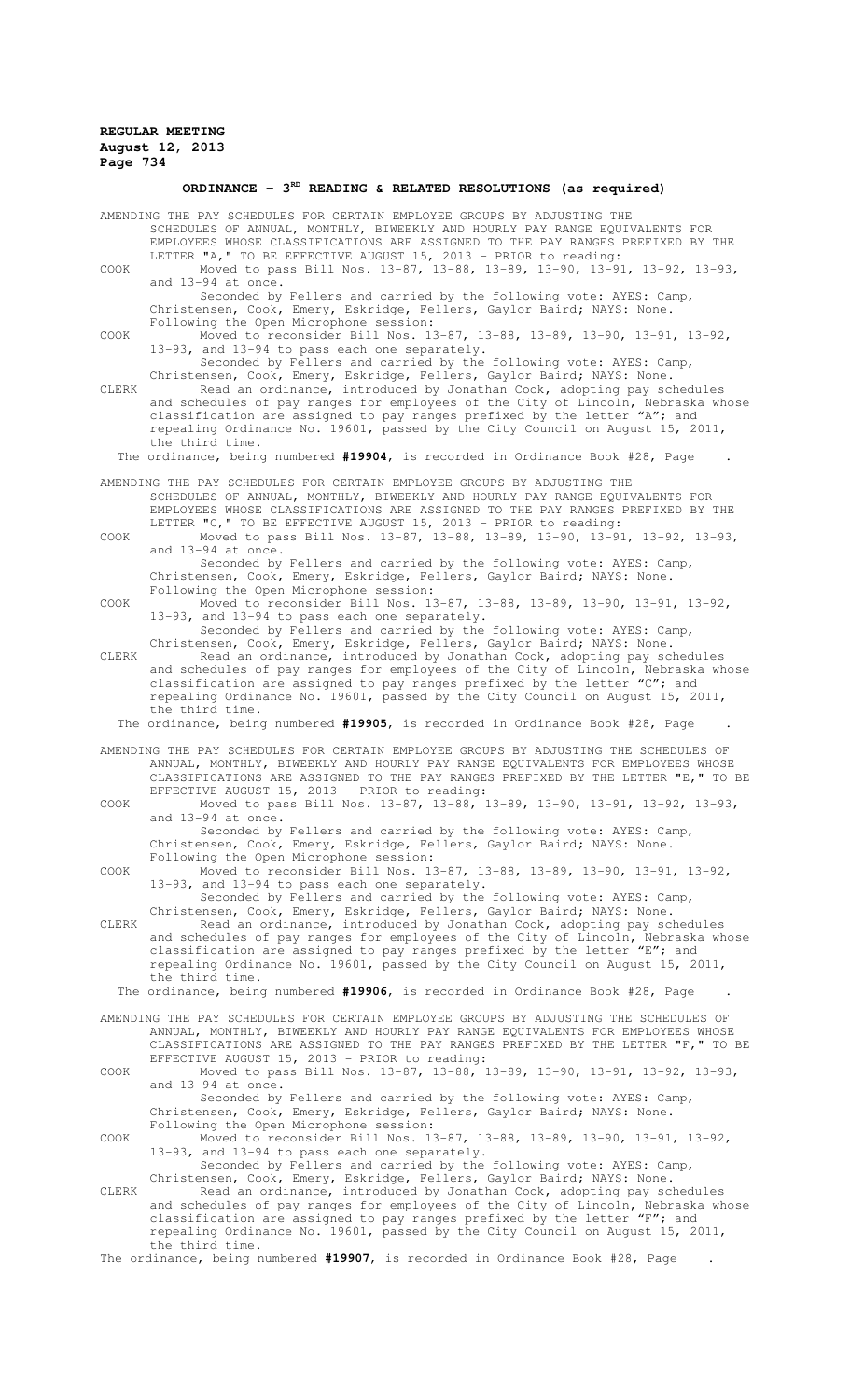AMENDING THE PAY SCHEDULES FOR CERTAIN EMPLOYEE GROUPS BY ADJUSTING THE SCHEDULES OF ANNUAL, MONTHLY, BIWEEKLY AND HOURLY PAY RANGE EQUIVALENTS FOR EMPLOYEES WHOSE CLASSIFICATIONS ARE ASSIGNED TO THE PAY RANGES PREFIXED BY THE LETTER "M," TO BE EFFECTIVE AUGUST 15, 2013 - PRIOR to reading: COOK Moved to pass Bill Nos. 13-87, 13-88, 13-89, 13-90, 13-91, 13-92, 13-93, and  $13-94$  at once. Seconded by Fellers and carried by the following vote: AYES: Camp, Christensen, Cook, Emery, Eskridge, Fellers, Gaylor Baird; NAYS: None. Following the Open Microphone session: COOK Moved to reconsider Bill Nos. 13-87, 13-88, 13-89, 13-90, 13-91, 13-92, 13-93, and 13-94 to pass each one separately. Seconded by Fellers and carried by the following vote: AYES: Camp, Christensen, Cook, Emery, Eskridge, Fellers, Gaylor Baird; NAYS: None. CLERK Read an ordinance, introduced by Jonathan Cook, adopting pay schedules and schedules of pay ranges for employees of the City of Lincoln, Nebraska whose classification are assigned to pay ranges prefixed by the letter "M"; and repealing Ordinance No. 19601, passed by the City Council on August 15, 2011, the third time. The ordinance, being numbered **#19908**, is recorded in Ordinance Book #28, Page . AMENDING THE PAY SCHEDULES FOR CERTAIN EMPLOYEE GROUPS BY ADJUSTING THE SCHEDULES OF ANNUAL, MONTHLY, BIWEEKLY AND HOURLY PAY RANGE EQUIVALENTS FOR EMPLOYEES WHOSE CLASSIFICATIONS ARE ASSIGNED TO THE PAY RANGES PREFIXED BY THE LETTER "N," TO BE EFFECTIVE AUGUST 15, 2013 - PRIOR to reading: COOK Moved to pass Bill Nos. 13-87, 13-88, 13-89, 13-90, 13-91, 13-92, 13-93, and 13-94 at once. Seconded by Fellers and carried by the following vote: AYES: Camp, Christensen, Cook, Emery, Eskridge, Fellers, Gaylor Baird; NAYS: None. Following the Open Microphone session: COOK Moved to reconsider Bill Nos. 13-87, 13-88, 13-89, 13-90, 13-91, 13-92, 13-93, and 13-94 to pass each one separately. Seconded by Fellers and carried by the following vote: AYES: Camp, Christensen, Cook, Emery, Eskridge, Fellers, Gaylor Baird; NAYS: None. CLERK Read an ordinance, introduced by Jonathan Cook, adopting pay schedules and schedules of pay ranges for employees of the City of Lincoln, Nebraska whose classification are assigned to pay ranges prefixed by the letter "N"; and repealing Ordinance No. 19601, passed by the City Council on August 15, 2011, the third time. The ordinance, being numbered **#19909**, is recorded in Ordinance Book #28, Page . AMENDING THE PAY SCHEDULES FOR CERTAIN EMPLOYEE GROUPS BY ADJUSTING THE SCHEDULES OF ANNUAL, MONTHLY, BIWEEKLY AND HOURLY PAY RANGE EQUIVALENTS FOR EMPLOYEES WHOSE CLASSIFICATIONS ARE ASSIGNED TO THE PAY RANGES PREFIXED BY THE LETTER "P," TO BE EFFECTIVE AUGUST 15, 2013 - PRIOR to reading: COOK Moved to pass Bill Nos. 13-87, 13-88, 13-89, 13-90, 13-91, 13-92, 13-93, and 13-94 at once. Seconded by Fellers and carried by the following vote: AYES: Camp, Christensen, Cook, Emery, Eskridge, Fellers, Gaylor Baird; NAYS: None. Following the Open Microphone session: COOK Moved to reconsider Bill Nos. 13-87, 13-88, 13-89, 13-90, 13-91, 13-92, 13-93, and 13-94 to pass each one separately. Seconded by Fellers and carried by the following vote: AYES: Camp, Christensen, Cook, Emery, Eskridge, Fellers, Gaylor Baird; NAYS: None. CLERK Read an ordinance, introduced by Jonathan Cook, adopting pay schedules and schedules of pay ranges for employees of the City of Lincoln, Nebraska whose classification are assigned to pay ranges prefixed by the letter "P"; and repealing Ordinance No. 19601, passed by the City Council on August 15, 2011, the third time. The ordinance, being numbered **#19910**, is recorded in Ordinance Book #28, Page . AMENDING THE PAY SCHEDULES FOR CERTAIN EMPLOYEE GROUPS BY ADJUSTING THE SCHEDULES OF ANNUAL, MONTHLY, BIWEEKLY AND HOURLY PAY RANGE EQUIVALENTS FOR EMPLOYEES WHOSE CLASSIFICATIONS ARE ASSIGNED TO THE PAY RANGES PREFIXED BY THE LETTER "X," TO BE EFFECTIVE AUGUST 15, 2013 - PRIOR to reading: COOK Moved to pass Bill Nos. 13-87, 13-88, 13-89, 13-90, 13-91, 13-92, 13-93, and 13-94 at once. Seconded by Fellers and carried by the following vote: AYES: Camp, Christensen, Cook, Emery, Eskridge, Fellers, Gaylor Baird; NAYS: None. Following the Open Microphone session: COOK Moved to reconsider Bill Nos. 13-87, 13-88, 13-89, 13-90, 13-91, 13-92, 13-93, and 13-94 to pass each one separately. Seconded by Fellers and carried by the following vote: AYES: Camp, Christensen, Cook, Emery, Eskridge, Fellers, Gaylor Baird; NAYS: None. CLERK Read an ordinance, introduced by Jonathan Cook, adopting pay schedules and schedules of pay ranges for employees of the City of Lincoln, Nebraska whose classification are assigned to pay ranges prefixed by the letter "X"; and repealing Ordinance No. 19601, passed by the City Council on August 15, 2011, the third time. The ordinance, being numbered **#19911**, is recorded in Ordinance Book #28, Page .